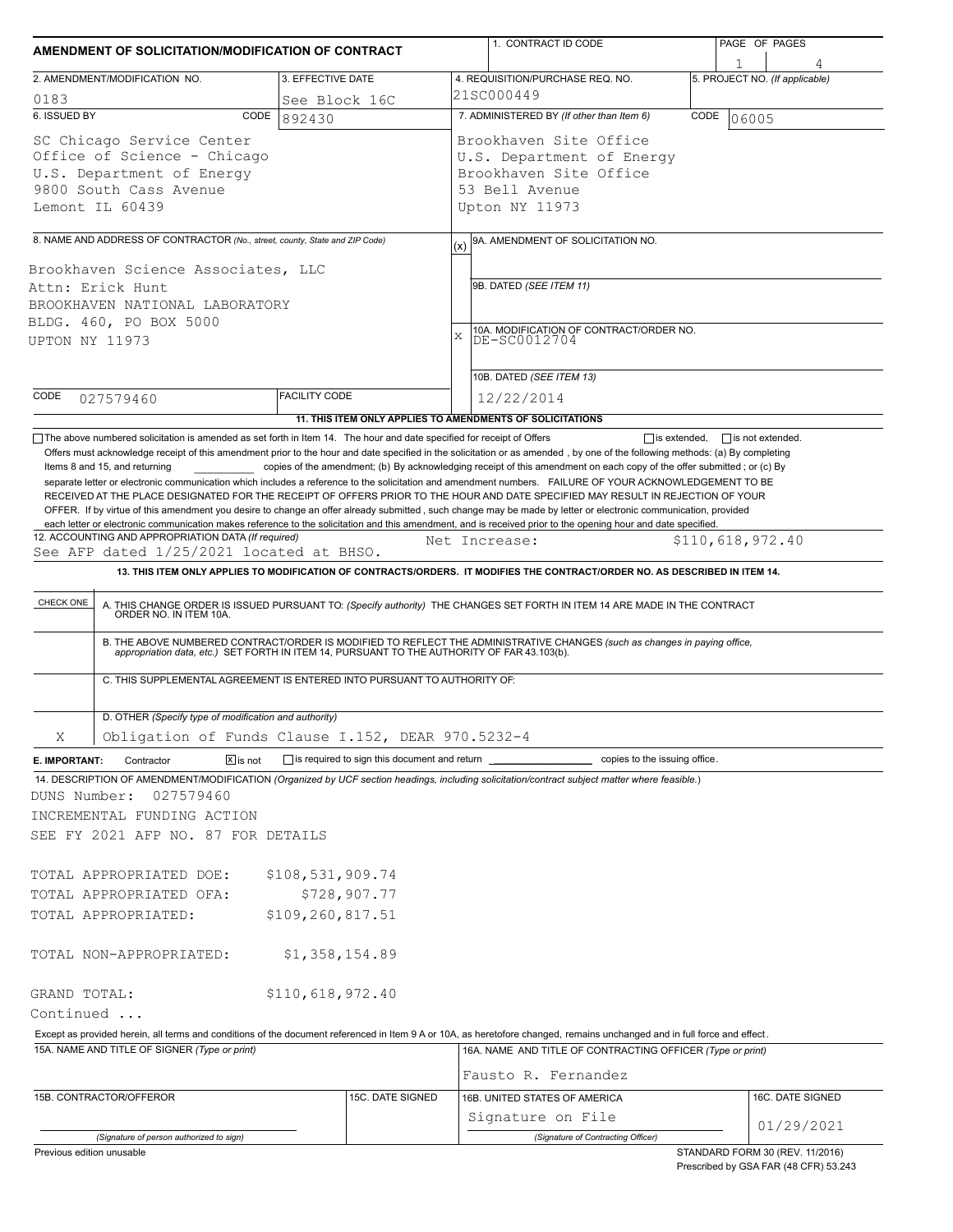**CONTINUATION SHEET** DE-SC0012704/0183 REFERENCE NO. OF DOCUMENT BEING CONTINUED **Example 2008** PAGE OF

NAME OF OFFEROR OR CONTRACTOR

Brookhaven Science Associates, LLC

| ITEM NO.<br>(A) | SUPPLIES/SERVICES<br>(B)                                                                        | QUANTITY UNIT<br>(C) | (D) | UNIT PRICE<br>(E) | <b>AMOUNT</b><br>(F) |
|-----------------|-------------------------------------------------------------------------------------------------|----------------------|-----|-------------------|----------------------|
|                 | PREVIOUS CONTRACT AMOUNT: \$4,040,670,848.43                                                    |                      |     |                   |                      |
|                 | \$4,151,289,820.83<br>NEW CONTRACT AMOUNT:                                                      |                      |     |                   |                      |
|                 | LIST OF CHANGES:                                                                                |                      |     |                   |                      |
|                 | Reason for Modification: Funding Only Action                                                    |                      |     |                   |                      |
|                 | Total Amount for this Modification:<br>\$110,618,972.40                                         |                      |     |                   |                      |
|                 | New Total Amount for this Version:                                                              |                      |     |                   |                      |
|                 | \$4,151,289,820.83                                                                              |                      |     |                   |                      |
|                 | New Total Amount for this Award: \$4,151,289,820.83<br>Obligated Amount for this Modification:  |                      |     |                   |                      |
|                 | \$110,618,972.40                                                                                |                      |     |                   |                      |
|                 | New Total Obligated Amount for this Award:                                                      |                      |     |                   |                      |
|                 | \$4,151,289,820.83                                                                              |                      |     |                   |                      |
|                 | CHANGES FOR LINE ITEM NUMBER: 1                                                                 |                      |     |                   |                      |
|                 | Description changed from ADMINISTRATIVE                                                         |                      |     |                   |                      |
|                 | MODIFICATION TO UPDATE SECTIONS OF THE PRIME<br>CONTRACT FOR THE PERFORMANCE-BASED CONTRACT FOR |                      |     |                   |                      |
|                 | MANAGEMENT AND OPERATION OF BROOKHAVEN NATIONAL                                                 |                      |     |                   |                      |
|                 | LABORATORY. to FINANCIAL MODIFICATION TO ADD                                                    |                      |     |                   |                      |
|                 | FUNDING TO THE PRIME CONTRACT FOR THE                                                           |                      |     |                   |                      |
|                 | PERFORMANCE-BASED CONTRACT FOR MANAGEMENT AND<br>OPERATION OF BROOKHAVEN NATIONAL LABORATORY.   |                      |     |                   |                      |
|                 | Total Amount changed from \$4,040,670,848.43 to                                                 |                      |     |                   |                      |
|                 | \$4,151,289,820.83                                                                              |                      |     |                   |                      |
|                 | Obligated Amount for this Modification:                                                         |                      |     |                   |                      |
|                 | \$110,618,972.40                                                                                |                      |     |                   |                      |
|                 | CHANGES FOR DELIVERY LOCATION: 06005                                                            |                      |     |                   |                      |
|                 | Amount changed from \$4,040,670,848.43 to                                                       |                      |     |                   |                      |
|                 | \$4,151,289,820.83                                                                              |                      |     |                   |                      |
|                 | NEW ACCOUNTING CODE ADDED:                                                                      |                      |     |                   |                      |
|                 | Account code:<br>See AFP dated 01-25-2021 located at BHSO                                       |                      |     |                   |                      |
|                 | [Non-Appropriated]                                                                              |                      |     |                   |                      |
|                 | Fund 00000                                                                                      |                      |     |                   |                      |
|                 | Appr Year 0000                                                                                  |                      |     |                   |                      |
|                 | Allottee 00                                                                                     |                      |     |                   |                      |
|                 | Reporting Entity 000000<br>Object Class 00000                                                   |                      |     |                   |                      |
|                 | Program 0000000                                                                                 |                      |     |                   |                      |
|                 | Project 0000000                                                                                 |                      |     |                   |                      |
|                 | WFO 0000000                                                                                     |                      |     |                   |                      |
|                 | Local Use 0000000                                                                               |                      |     |                   |                      |
|                 | Quantity: 0<br>Amount: \$1,358,154.89                                                           |                      |     |                   |                      |
|                 | Percent: .03272                                                                                 |                      |     |                   |                      |
|                 | Continued                                                                                       |                      |     |                   |                      |
|                 |                                                                                                 |                      |     |                   |                      |
|                 |                                                                                                 |                      |     |                   |                      |
|                 |                                                                                                 |                      |     |                   |                      |
|                 |                                                                                                 |                      |     |                   |                      |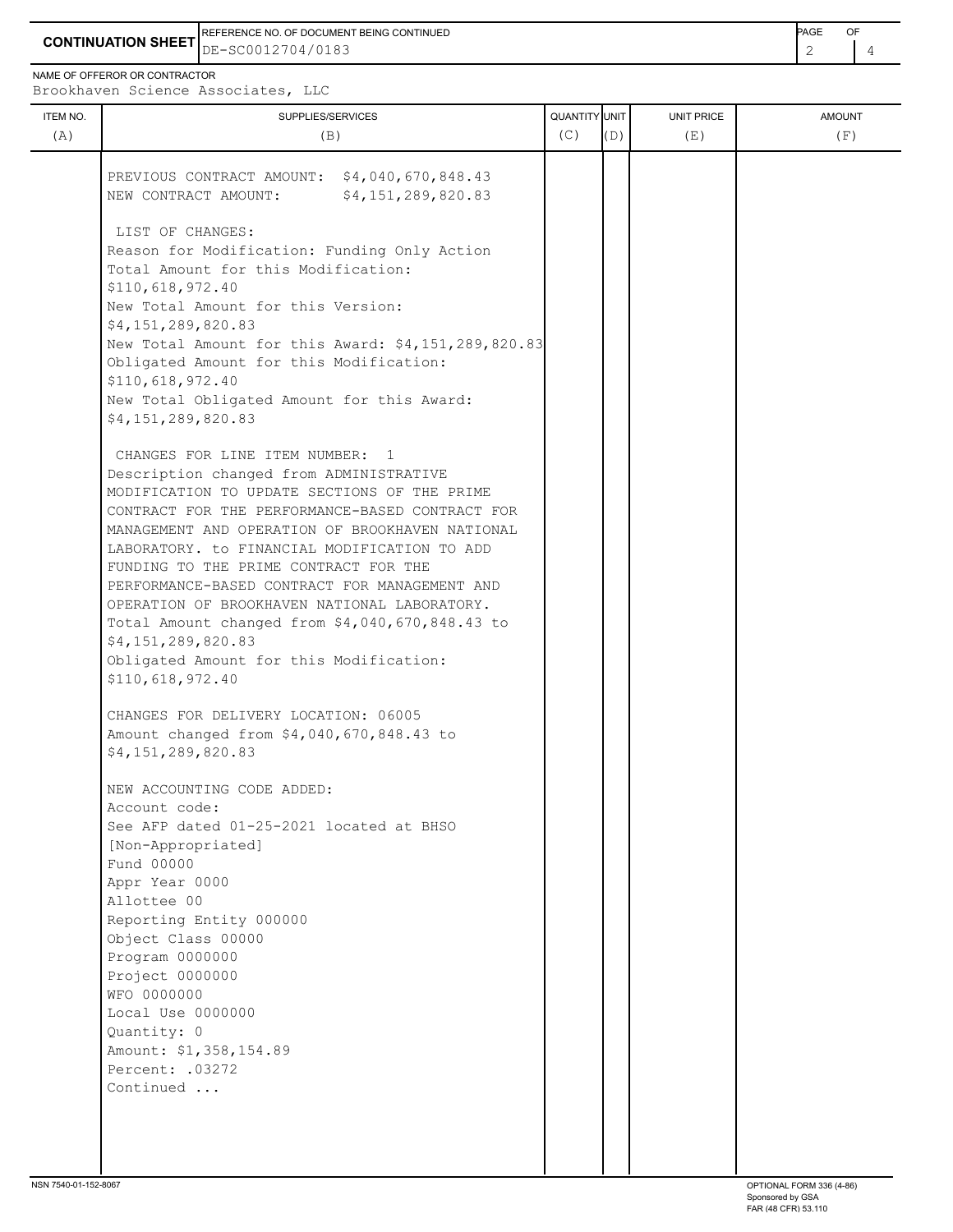**CONTINUATION SHEET** DE-SC0012704/0183 REFERENCE NO. OF DOCUMENT BEING CONTINUED **Example 2008** PAGE OF

NAME OF OFFEROR OR CONTRACTOR

Brookhaven Science Associates, LLC

| ITEM NO. | SUPPLIES/SERVICES                        | QUANTITY UNIT |     | <b>UNIT PRICE</b> | <b>AMOUNT</b> |
|----------|------------------------------------------|---------------|-----|-------------------|---------------|
| (A)      | (B)                                      | (C)           | (D) | (E)               | (F)           |
|          | Subject To Funding: N                    |               |     |                   |               |
|          | Payment Address:                         |               |     |                   |               |
|          | Payment - Direct Payment                 |               |     |                   |               |
|          | from U.S. Dept of Treasury               |               |     |                   |               |
|          |                                          |               |     |                   |               |
|          | NEW ACCOUNTING CODE ADDED:               |               |     |                   |               |
|          | Account code:                            |               |     |                   |               |
|          | See AFP dated 01-25-2021 located at BHSO |               |     |                   |               |
|          | [Appropriated]                           |               |     |                   |               |
|          | Fund 00000                               |               |     |                   |               |
|          | Appr Year 0000                           |               |     |                   |               |
|          | Allottee 00                              |               |     |                   |               |
|          | Reporting Entity 000000                  |               |     |                   |               |
|          | Object Class 00000                       |               |     |                   |               |
|          | Program 0000000                          |               |     |                   |               |
|          | Project 0000000                          |               |     |                   |               |
|          | WFO 0000000                              |               |     |                   |               |
|          | Local Use 0000000<br>Quantity: 0         |               |     |                   |               |
|          | Amount: \$108,531,909.74                 |               |     |                   |               |
|          | Percent: 2.61441                         |               |     |                   |               |
|          | Subject To Funding: N                    |               |     |                   |               |
|          | Payment Address:                         |               |     |                   |               |
|          | Payment - Direct Payment                 |               |     |                   |               |
|          | from U.S. Dept of Treasury               |               |     |                   |               |
|          |                                          |               |     |                   |               |
|          | NEW ACCOUNTING CODE ADDED:               |               |     |                   |               |
|          | Account code:                            |               |     |                   |               |
|          | See AFP dated 01-25-2021 located at BHSO |               |     |                   |               |
|          | Fund 00000                               |               |     |                   |               |
|          | Appr Year 0000                           |               |     |                   |               |
|          | Allottee 00                              |               |     |                   |               |
|          | Reporting Entity 000000                  |               |     |                   |               |
|          | Object Class 00000                       |               |     |                   |               |
|          | Program 0000000                          |               |     |                   |               |
|          | Project 0000000<br>WFO 0000000           |               |     |                   |               |
|          | Local Use 0000000                        |               |     |                   |               |
|          | Quantity: 0                              |               |     |                   |               |
|          | Amount: \$728,907.77                     |               |     |                   |               |
|          | Percent: .01756                          |               |     |                   |               |
|          | Subject To Funding: N                    |               |     |                   |               |
|          | Payment Address:                         |               |     |                   |               |
|          | Payment - Direct Payment                 |               |     |                   |               |
|          | from U.S. Dept of Treasury               |               |     |                   |               |
|          |                                          |               |     |                   |               |
|          |                                          |               |     |                   |               |
|          | Continued                                |               |     |                   |               |
|          |                                          |               |     |                   |               |
|          |                                          |               |     |                   |               |
|          |                                          |               |     |                   |               |
|          |                                          |               |     |                   |               |